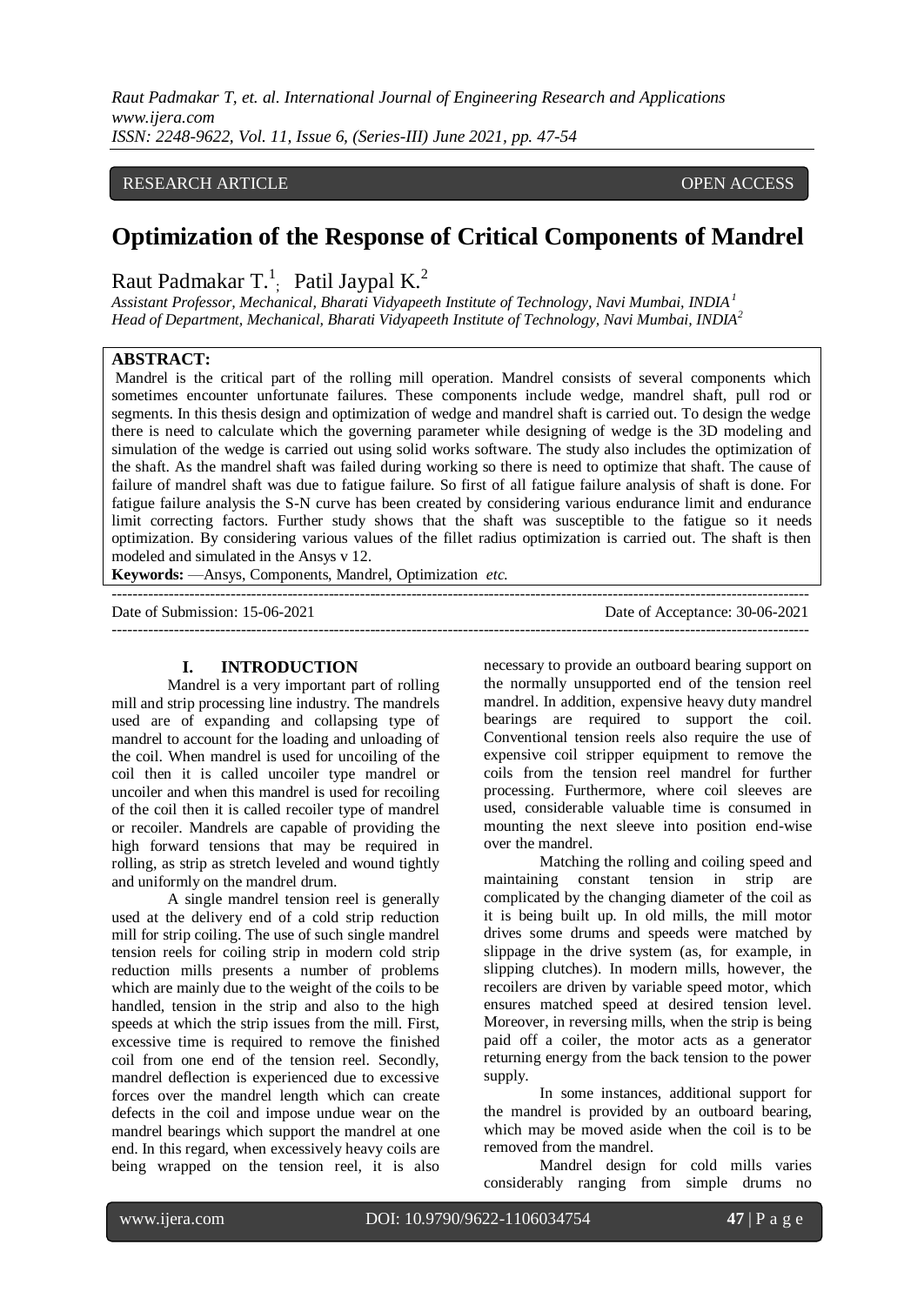mechanisms for fastening the strip to the mandrel to more elaborate types that clamp the head end of the strip. With the former, a common practice is to fasten the end of the strip onto the drum with a piece of adhesive tape and then rotating the drum to accumulate several wraps on it before applying high tension.

Furthermore the mandrels can also be classified according method used for expansion and collapse of the mandrel. First one is in out wedge type mandrel as shown in fig.1 and other one is quill type mandrel as shown in fig. 2. Generally the in out wedge type mandrel is used for recoiler and quill type mandrel for uncoiler.



Fig. 1 Quill Type Mandrel Fig.2 In-out wedge type Mandrel and its Critical Components



Fig .3 Section of Mandrel

Fig.3. shows the general working of mandrel. A mandrel used in a line processing sheet material and cold rolling includes a segmented drum that is expandable from a contracted position to an expanded position. To enable the [drumt](http://www.patentgenius.com/image/6354534-6.html)o accommodate coils of sheet material having different internal diameters, a sleeve consisting of sleeve segments which match the segments of the drum is installed on the drum and is expandable and contractible therewith. A cradle moved by a coil cart is transportable to a position circumscribing the sleeve. The cradle includes magnets, which hold the sleeve in the expanded position after the sleeve is disengaged from the drum, to thereby permit removal of the sleeve. When the sleeve is reinstalled on the drum, the cradle transports the sleeve to its position circumscribing the drum, the drum is then expanded, and the sleeve is secured to the drum, whereupon the cradle is transported away from the drum and sleeve.

## **II. LITURATURE SURVEY**

K.S. Ravi Chandran, P. Chang, G.T.Cashman has presented the paper on competing failure modes and complex S–N curves in fatigue of structural materials. In this paper the author has done research on the failure modes in S–N fatigue, involving surface- and internally-initiated cracks often lead to large variations in fatigue lives. there exists a shorter-life-distribution that is usually associated with surface-crack-initiated failures. There can be a complete separation of the two failure distributions in terms of fatigue life or they can dominate at high and low stress ranges with a discontinuity in fatigue life in the mid-stress-range, depending on the material. He has shown that complex shapes of S–N curves, including the veryhigh-cycle-fatigue segmentscan exist due to competing failure modes. Author has presented some examples of competing fatigue failures in steels, titanium alloys and nickel-base super alloys are reviewed. The above paper helps in creating the S-N curve and determining the theoretical and actual endurance limit for our current project. It also helps in understanding the different regions of the S-N curve. [1] .

N.W. Sachs of ASM International presented a paper on Understanding the surface features of fatigue fractures: how they describe the failure cause and the failure history. The paper presented describes the different kind of fracture surface behavior. Also the author has given information about the nature of the fatigue failure. By looking at the failed component how can we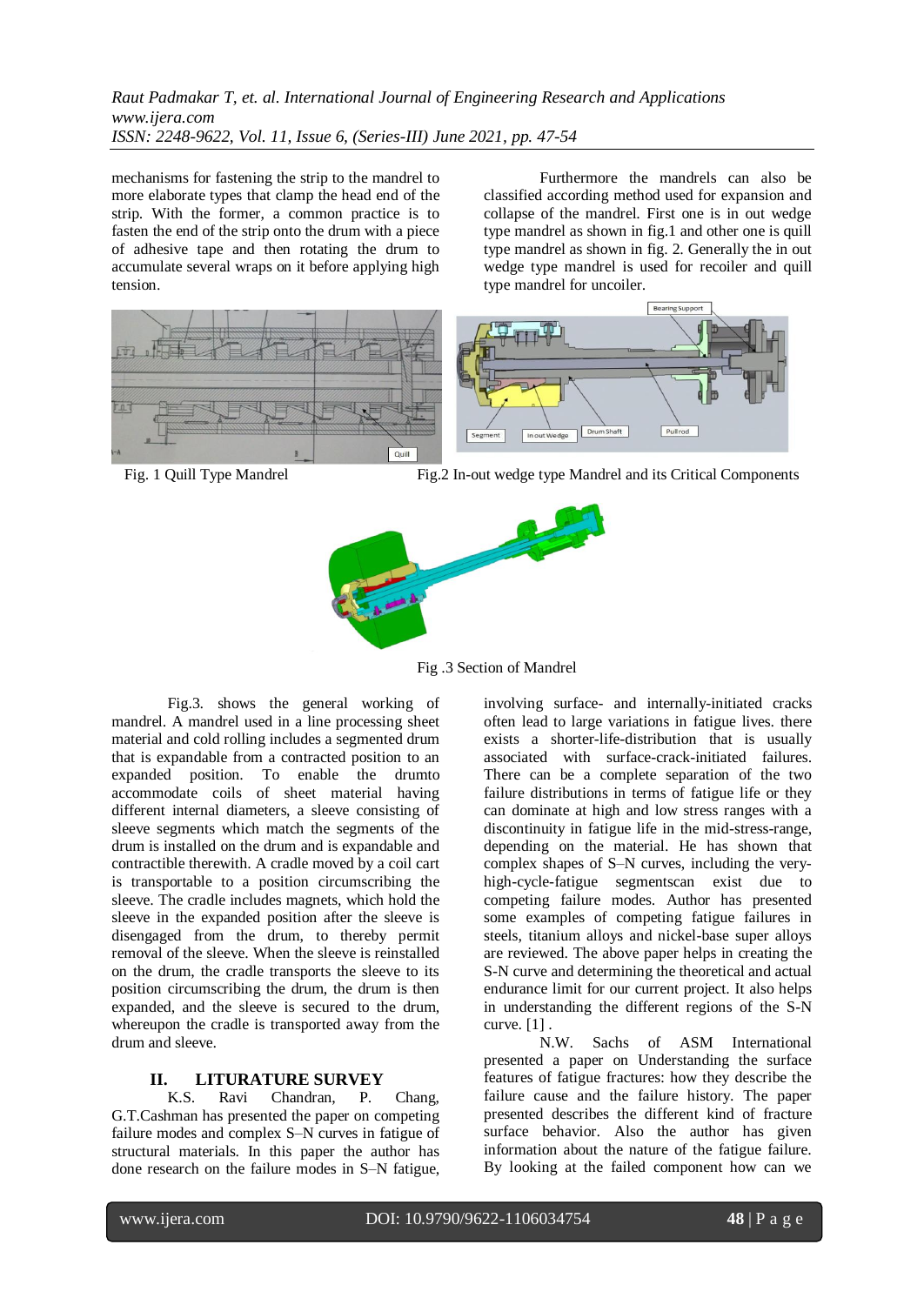interpret that this failure is due to the fatigue. Also he has described about the factors which affect the fatigue failure. And by the influence of a certain parameter how the fatigue failure surface nature changes.[2] Osman Asi of AfyonKocatepe University has presented a paper on Fatigue failure of a rear axle shaft of an automobile. This paper describes the failure analysis of a rear axle shaft used in an automobile which had been involved in an accident. The axle shaft was found to break into two pieces. The investigation was carried out in order to establish whether the failure was the cause or a consequence of the accident. An evaluation of the failed axle shaft was undertaken to assess its integrity that included a visual examination, photo documentation, chemical analysis, micro-hardness measurement, tensile testing, and metallographic examination. The failure zones were examined with the help of a scanning electron microscope equipped with EDX facility. Results indicate that the axle shaft fractured in reversed bending fatigue as a result of improper welding.[3]

Shuhaizal Bin Mohd Noor of Universiti Malaysia Pahang presented in his study, fracture analysis of a drive shaft of an automobile power transmission system is carried out. Hardness measurements are carried out for each part. For the determination of stress conditions at the failed section, stress analyses are also carried out by the finite element method. The fatigue test experiment had been done to see how long the drive shaft can be stay before had any failure. By compare the hardness number and the properties of material; the driveshaft is making from medium carbon steel. It has higher endurance limit compare to mild steel, brass and aluminum (pure).[4]

### **III. PROBLEM STATEMENT**

There are two problems considered in this thesis.

The first problem is concerned with the wedge type mandrel as shown in fig .2. In the in out wedge type mandrel the wedge governs the expansion and collapse of the mandrel sometimes the wedge of mandrel fails. So there is needed to analyze the wedge and to check whether it will be safe or not. The mandrel was loaded with 26000 kg coil.

Another problem is that there is sudden failure of the uncoiler mandrel shaft the quill type mandrel as shown in fig.1 while it is in process. The shaft was fully loaded as the coil of weight 25000 Kg mounted on the mandrel. At the time of failure the shaft was rotating at a speed of 200 rpm. There is need to find out the reason of failure of the shaft and optimize the shaft to avoid further failure of mandrel shaft. The fig.3 shows the failed mandrel shaft.



Fig. 4 Failed Mandrel Shaft

## **IV. OBJECTIVE**

Objective of the project can be stated as

 Analyzing the wedge of the in out wedge type mandrel to avoid the failure of the wedge. Carry out the analysis cases by using solid works.

 Carry out the failure analysis and optimization of the failed shaft of the quill type mandrel to avoid further failure.

 Carry out the analysis of the shaft using ANSYS v12.

## **V. STRESS CALCULATION FOR SHAFT**

The shaft of the uncoiler mandrel is failed so first of all it needs to calculate the various kinds of stresses acting on the mandrel shaft. And to avoid the fatigue failure of shaft theses calculated stresses must be compared with the endurance limit.

There are three stresses of concern in this problem

- 1. Shear from the dead weight
- 2. Torsion form the strip tension
- 3. Bending from the cantilevered weight
- Coil Diameter = 1800 mm ,
- Eye Diameter =510 mm
- Strip Width  $=1300$  mm
- Tension in the strip  $= 2000$  Kg f
- Coil Weight = $25000 \text{ Kg}$ ,

 $S_{\text{ut}} = 800 \text{ MPa}$ ,  $S_{\text{vt}} = 600 \text{ MPa}$ 

- $D =$  Outer Diameter of Shaft = 267 mm
- $d =$ Inner Diameter of Shaft = 95 mm.
- *A. Shear Stress from Dead weight of Coil*

$$
\sigma = \frac{F}{A}
$$
  
Area  $\omega_{Failure} = \frac{\pi}{4} (D^2 - d^2)$   
Area  $\omega_{Failure} = \frac{\pi}{4} (267^2 - 95^2)$   
Area  $\omega_{Failure} = 48902.03 \text{ mm}^2$   
 $\sigma = \frac{27000 * 9.81}{48902.03}$   
 $\sigma = 5.41 \text{ N/mm}^2$   
B. Torsion Stress from Strip Tension  
 $\tau = \frac{Tc}{J}$ 

T=Torque from strip tension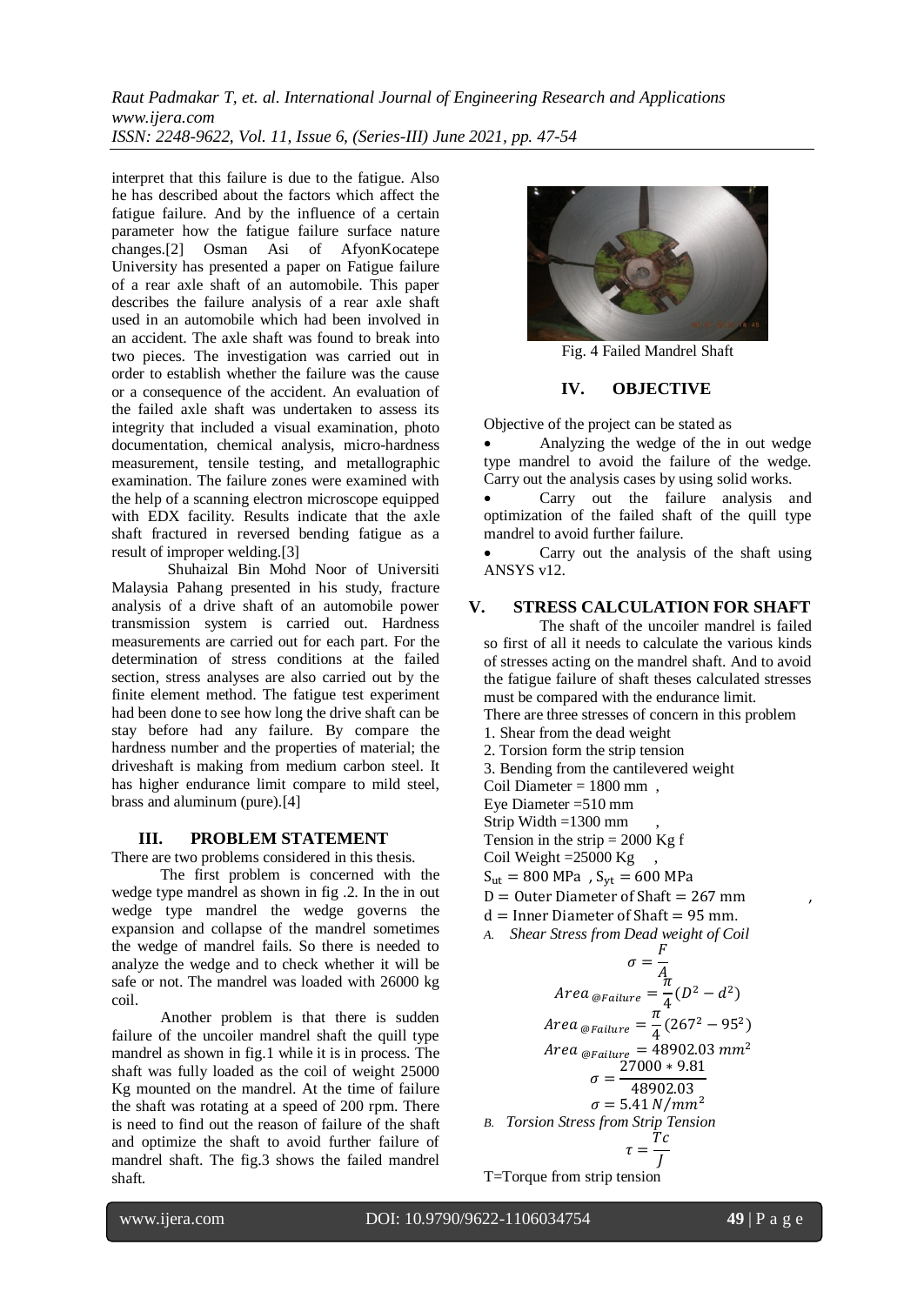$T=\frac{1}{\sqrt{2}}$  $\frac{1}{2}$  \*  $T = 18 * 10^6 N - mm$  $J=\frac{\pi}{2}$  $\frac{\pi}{32}(D^4-d^4)$  $J=\frac{\pi}{2}$  $\frac{1}{32}(267^4-95^4)$  $I = 490.93 * 10^6$ mm<sup>4</sup>  $c=\frac{2}{\epsilon}$  $\overline{c}$  $c = 133.5 \, mm$  $\tau = \frac{T}{\tau}$ J  $\tau = \frac{1}{\tau}$  $\overline{\mathcal{L}}$  $\tau = 4.89 \ N/mm^2$  $\tau = 4.89 MPa$ *C. Bending Stress from Coil Weight:*  $\sigma_b = \frac{M}{1.6}$ I  $\overline{I}$  $\frac{I}{C} = \frac{\pi d^3}{32}$ 3  $\overline{I}$  $\frac{I}{C} = \frac{\pi (267)^3}{32}$ 3 I

Determining the bending moment at the point of failure will require some preliminary calculations. Self-Weight of the shaft is 1340 Kg acting at the center of gravity of the shaft

 $\overline{C}$  =

Calculating the reaction forces at the bearing support,

Fig. 5 shows the positions of the bearing support, coil weight and the self-weight of the shaft.







Taking Moment about B  
\n
$$
M_B = 0
$$
\n
$$
R_2 * 1047.5 - 1340 * 1273.5 - 25000 * 2126.5
$$
\n
$$
= 0
$$
\n
$$
R_2 = 52380.89 \uparrow Kgf
$$
\n
$$
\sum F_y = 0
$$

$$
R_1 + 52380.89 - 1340 - 25000 = 0
$$

$$
R_1 = 26040.89 \downarrow Kgf
$$

Calculating the bending moment at the point of failure, the failure point is at 1585 mm from left end of the shaft.

$$
M_{Failure\ point} = 25000 * (2395 - 1585)
$$
  
\n
$$
M_{Failure\ point} = 20.25 * 10^7 N - mm
$$
  
\n
$$
\sigma_b = \frac{M}{Z}
$$
  
\n
$$
\sigma_b = \frac{20.25 * 10^7}{1.86 * 10^6}
$$
  
\n
$$
\sigma_b = \frac{202.5}{1.86}
$$
  
\n
$$
\sigma_b = 108.87 MPa
$$

Because the bending stress is greater than the endurance limit i.e.

#### $108.87 > 101.12 MPa$

The mandrel design is susceptible to fatigue failure. *D. Evaluation of Factor of Safety by using Goodman Theory*

In our case the loading is completely reversed loading So,

$$
\sigma_{max} = 108.87 \, MPa
$$

$$
\sigma_{min} = -108.87 MPa
$$

$$
\sigma_m = \frac{\sigma_{max} + \sigma_{min}}{2}
$$

l

www.ijera.com DOI: 10.9790/9622-1106034754 **50** | P a g e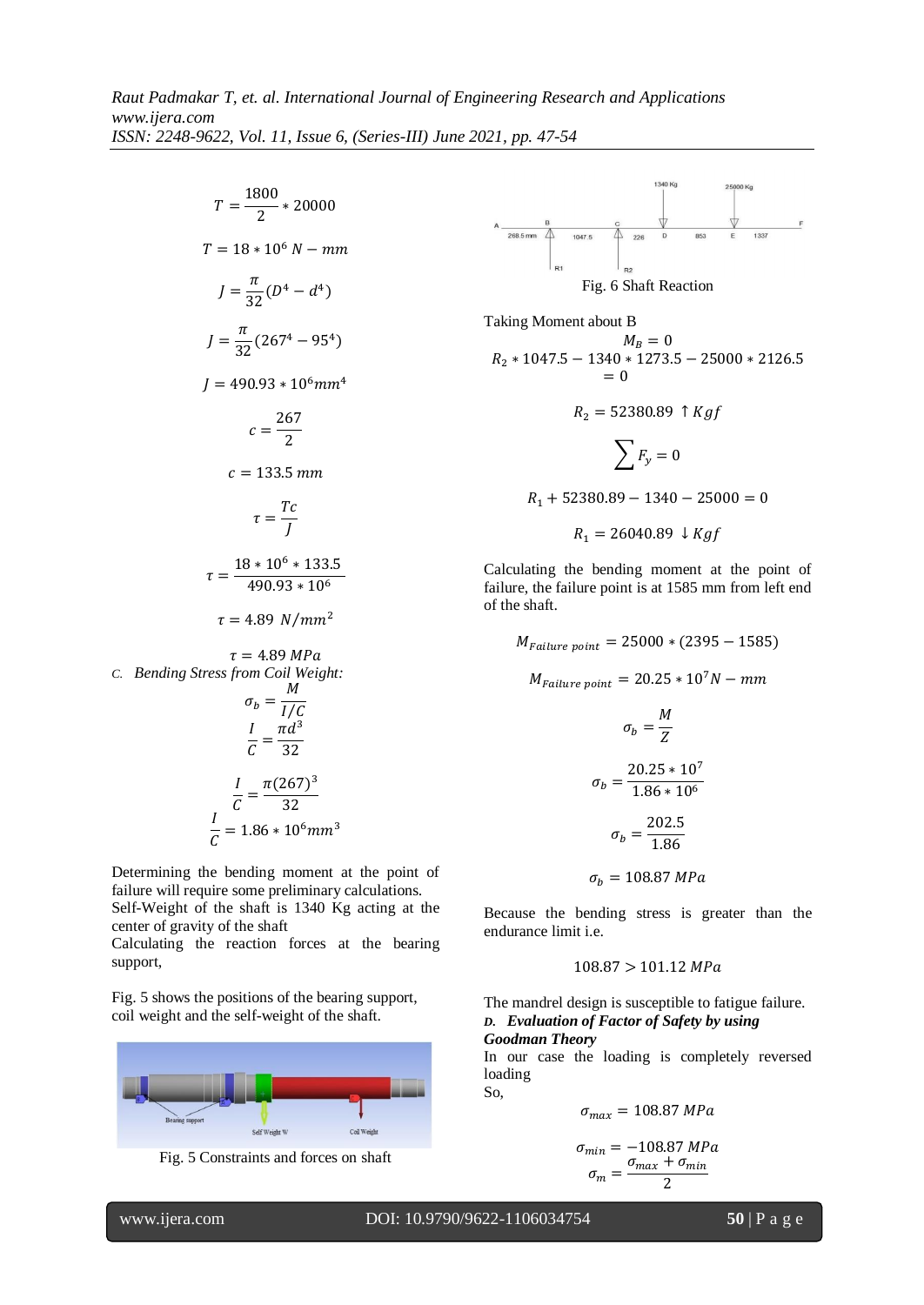$$
\sigma_m = \frac{108.87 + (-108.87)}{2}
$$

$$
\sigma_m = 0
$$

$$
\sigma_a = \frac{\sigma_{max} - \sigma_{min}}{2}
$$

$$
\sigma_a = \frac{108.87 - (-108.87)}{2}
$$

 $\sigma_a=108.87\, MPa$ By using Goodman Theory  $\sigma$  $\frac{\sigma_a}{S_e} + \frac{\sigma}{S_i}$  $\frac{\sigma_m}{S_{ut}} = \frac{1}{n}$  $\boldsymbol{n}$ 

$$
\frac{108.87}{101.12} + 0 = \frac{1}{n}
$$

$$
n = 0.92
$$

$$
n < 1
$$

As,

 $n$  Factor of safety is less than one the design is not safe for fatigue.

#### *E. Evaluating the life of the shaft*

Life of the shaft can be calculated from the following data  $N = \begin{pmatrix} \sigma \\ - \end{pmatrix}$ 

 $\frac{\sigma_a}{a}$ )<sup>1</sup>/<sub>b</sub>

Where

$$
a = \frac{(fS_{ut})^2}{S_e}
$$
  

$$
a = \frac{(0.83 * 800)^2}{101.82}
$$
  

$$
a = 4330.5
$$
  

$$
b = -\frac{1}{3}\log(\frac{f * S_{ut}}{S_e})
$$
  

$$
b = -\frac{1}{3}\log(\frac{0.83 * 800}{101.82})
$$

Therefore,

$$
N = \left(\frac{108.87}{4330.5}\right)^{1/_{-0.271}}
$$

 $b = -0.271$ 

 $\mathbf{1}$ 

 $N = 8 * 10^5 c$ The life of the shaft is  $8 * 10^5$  cycles only.

## *F. Selection of Optimum Fillet Radius*

*For fillet radius 8:*Calculating the endurance limit modifying factors for fillet radius of 8 mm. Based on that calculating the endurance limit.

 $k_{q}$ 0.788  $k_h$ 0.7227  $k_c$ 1  $k_d$ 1  $k_{t}$ 2.19  $k_f$  2.13  $k_{\rm c}$ 0.471  $S_e$ 107.73 MPa

*For fillet radius 9 :* Calculating the endurance limit modifying factors for fillet radius of 9 mm. Based on that calculating the endurance limit.

| $k_a$                       | 0.788      |
|-----------------------------|------------|
| $k_h$                       | 0.7227     |
| $k_c$                       |            |
| $k_d$                       |            |
| $\overline{k_t}$            | 2.02       |
| k,                          | 1.969      |
| $k_e$                       | 0.507      |
| $\mathcal{S}_{\mathcal{L}}$ | 115.67 MPa |

*For fillet radius 10:* Calculating the endurance limit modifying factors for fillet radius of 10 mm. Based on that calculating the endurance limit.



From above calculations and tables it is clear that the providing a fillet radius of 10 mm is best for the shaft to live for infinite number of cycles.

### *3D Modeling and Finite Element Analysis of Shaft* **VI. ANALYTICAL MODELING**

The 3D modeling of the failed shaft is done in the GUI of the ANSYS Workbench V12. As shown in the fig. 7 the arrow pointed area is our failure zone. The fillet radius provided at the failure step is of 7 mm.



Fig. 7 3D Shaft Model

*G. Meshing*

The above 3D model of the shaft has been meshed in the ANSYS v12. The meshing used is the solid mesh. Here we are using  $2<sup>nd</sup>$  order tetrahedron element means the midside nodes in the element are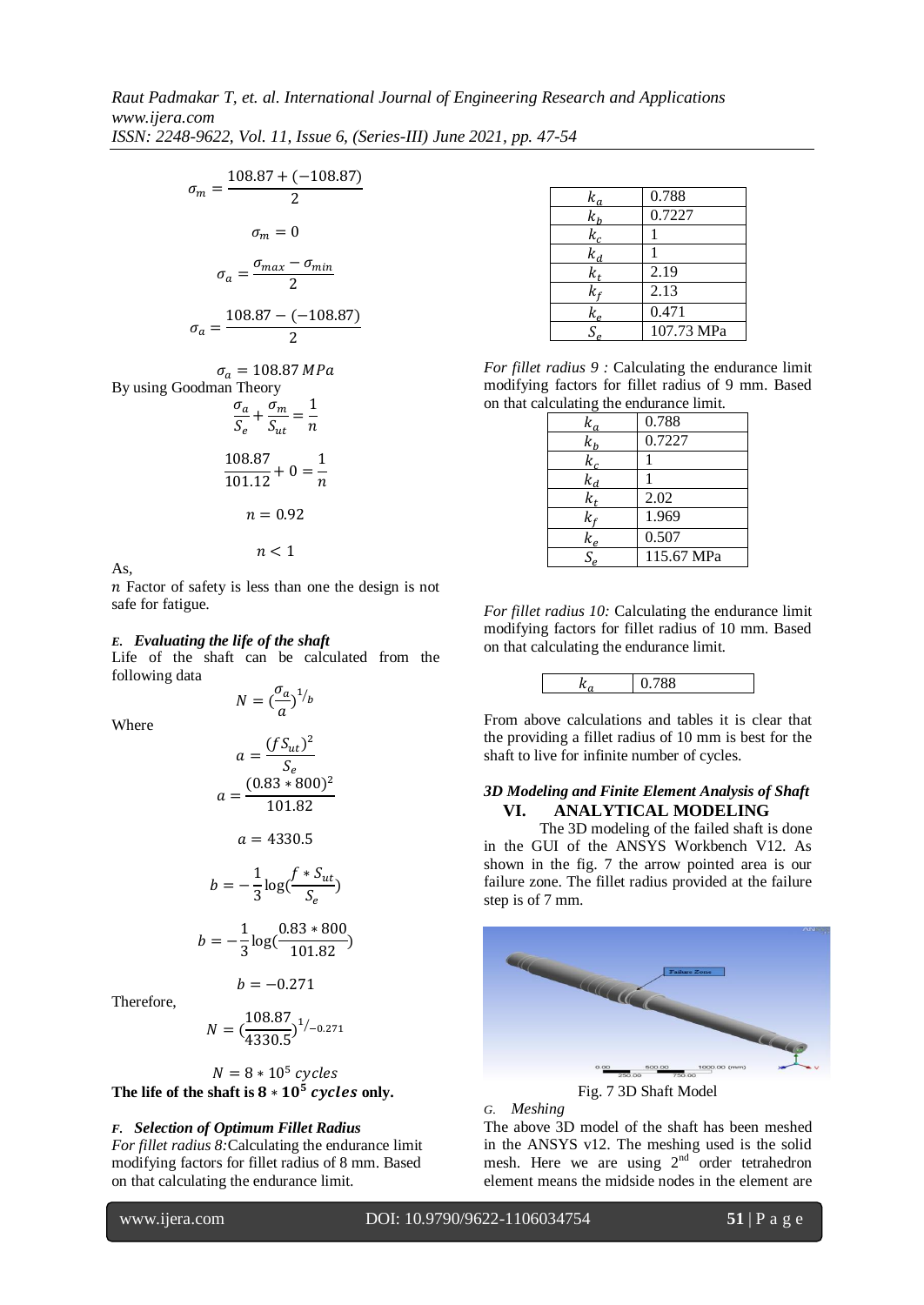kept. Which is obviously increases the accuracy of the solution. Type of Element: Tetrahedron No. of Nodes: 1036581 No. of Elements: 725001 Mid side Node: Kept Element size: 13 mm



Fig. 8 Meshed 3D Shaft Model

#### *H. Constraints and Force*

The mandrel shaft is supported on two spherical roller bearings. For doing the static structural analysis we are considering these two supports as fixed. That is shown in fig.8

The force applied on the shaft is the weight of the coil total weight of the coil is 25 Tonne. This weight of coil is exerted on the segment area of the mandrel shaft. Force on shaft is shown in the fig. 9



Fig. 9 Constraints and forces on Shaft

Material Specifications:

The material used in this analysis is EN24 having following properties

Yield Strength=600 MPa Ultimate Tensile Strength = 800 MPa Young's Modulus of Elasticity= 210 GPa Poisson's ratio  $= 0.32$ Mass Density = 7850  $Kg/m^3$ 

#### *I. Stresses:*

After applying the constraints and forces the 3D model of shaft has been solved for static structural analysis in ANSYS v12. The solution of the von-Mises stresses has been shown in the following fig 7.4. From the fig 7.4 we can get to know that the maximum stresses coming in the shaft are at the same location where the actual failure of the shaft occurred.

Max. Stress= 205.64 Mpa Min. Stress= 2.7e-7 Mpa



Fig. 10 Von Mises stresses on Shaft

#### *J. Deflection:*

The deflection in the mandrel shaft is as shown in the following fig. 11



Fig. 11 Deflection of Mandrel

## **VII. RESULTS AND CONCLUSION**

*K. Wedge Analysis Results:*

In the analysis of the wedge it is found that the if we replace the current combination of the wedge liner and base metal from al bronze, cast alloy steel to al bronze, alloy steel then there is 10% decrease in the deformation of the wedge

The Von Mises stresses are well below the yield strength of the material.

 The best combination of liner thickness and penetration of it into base material is 9 mm thick liner and 8 mm.

*L. Optimization of shaft results*

 *1. Analytical Results:* TABLE I

FILLET RADIUS AND ENDURANCE LIMIT

| <b>Fillet Radius</b> | <b>Endurance Limit</b> |
|----------------------|------------------------|
|                      | 101.82                 |
|                      | 107.73                 |
|                      | 115.67                 |
| 10                   | 116.63                 |
| 16                   | 136.08                 |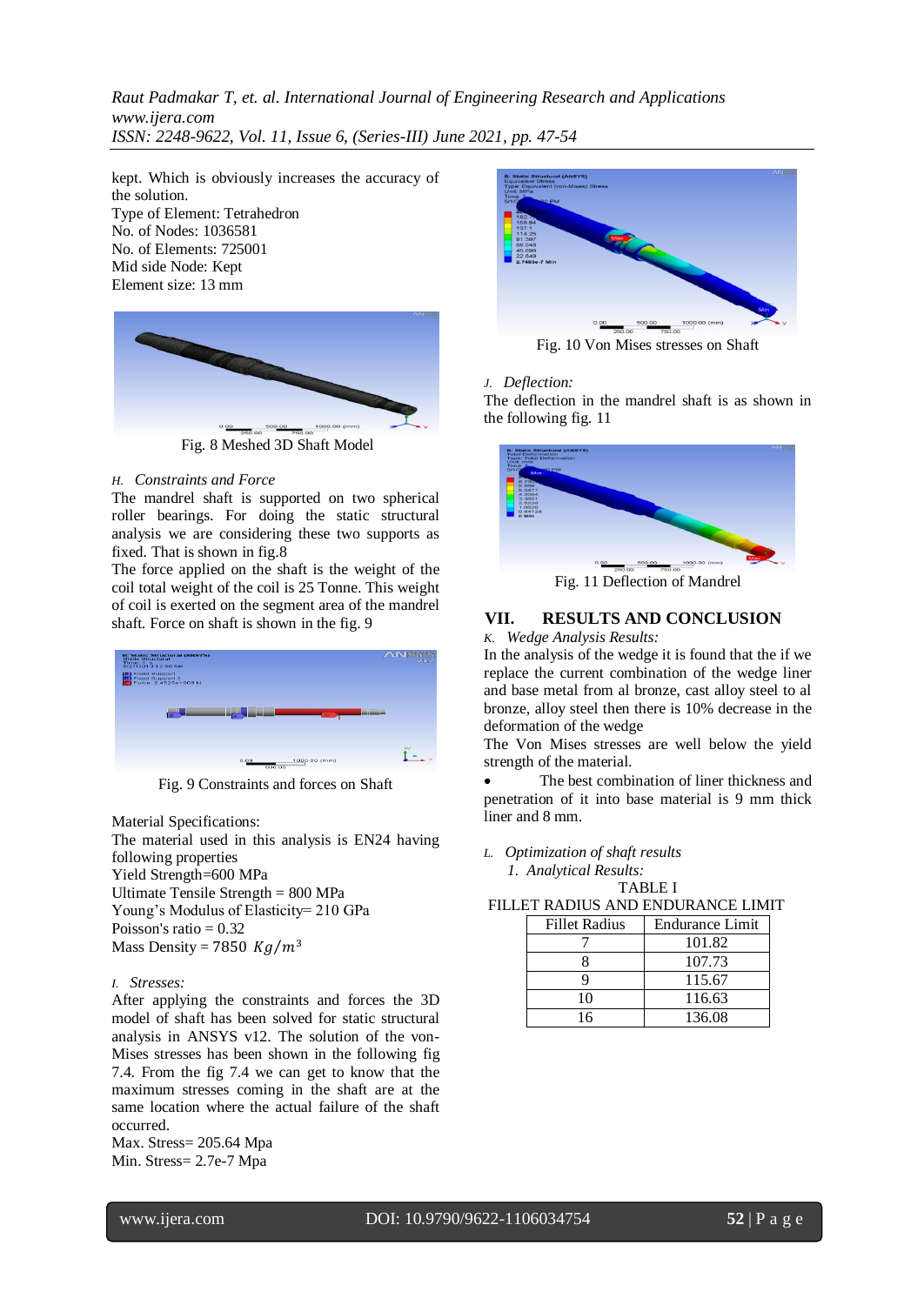

Fig. 12. Fillet Radius Vs Endurance Limit

#### *ANSYS Results:*

 Ansys result shows that the maximum stresses coming in the shaft are at the step or the region where the actual failure of shaft occurred

 As the maximum stresses showed by the ansys are about 205 MPa. This is because there is geometric discontinuity in the shaft.

 This geometric discontinuity is not considered by the software while solving for the maximum stresses. As the solver shows results for a max stresses but these max stresses coming in the component are for just for one or two nodes and theses high stresses are due to the distortion of the element occurring at the stress concentration area.

 To account for this geometric discontinuity or stress concentration we need to plot the graph of stress Vs nodal distance.

 From the following graph the actual stress developed in shaft are about 118 MPa.



Fig. 13 Stress Vs Nodal Distance

 The following graph shows the variation of the maximum stresses in the shaft with respect to the fillet radius



Fig. 14 Stress Vs Fillet Radius

 The current study shows that the endurance limit or fatigue strength of the mandrel shaft in quill type mandrel can be increased by increasing the fillet radius at the step. But this can also be achieved by increasing the surface finish of the shaft or making the shaft grounded but this increases the cost of the shaft. Secondly we can remove the step and we can increase the fatigue strength but it will change the whole design of the shaft and at this point it is not feasible. So we have gone for the changing the fillet radius.

 The studies executed in the scope of both stress and fatigue analyses of the mandrel shaft have revealed the following.

 The analytical calculation shows that the shaft is susceptible to the fatigue failure.

 The currently provided fillet radius of 7 mm at the step is not enough to account for fatigue.

 The fillet radius must be modified to the 10 mm, to account for fatigue, to have factor of safety in fatigue more than one.

 The analytical calculation shows that there is failure of the shaft at the step as the induced bending stresses in the shaft are more than the endurance limit.

 The major factor that is controlling the stresses at the step is the fillet radius provided at the step.

 If we go on increasing the fillet radius there is considerable increase in the endurance limit.

 The following graph fig. 12 shows the variation of endurance limit with respect to the change in fillet radius. The graph shows that as we go on increasing the fillet radius the corresponding endurance limit goes on increasing.

Max. Deflection= 7.31 mm Min. Deflection=0

#### **REFERENCES**

- [1]. Sandip Bhattacharyya ―Failure analysis of gas blower shaft of a blast furnace‖- Engineering Failure Analysis 15 (2008) 349– 355
- [2]. Osman Asi Fatigue failure of a rear axle shaft of an automobile‖- Engineering Failure Analysis 13 (2006) 1293–1302
- [3]. E. Rusiński, J. Czmochowski, P. Moczko ― Failure reasons investigations of dumping conveyor breakdown- Volume 23 Issue 1 July 2007Journal of Achievements in Materials and Manufacturing Engineering
- [4]. K. Solanki , M.F. Horstemeyer ―Failure analysis of AISI 304 stainless steel shaft‖ - Engineering Failure Analysis 15 (2008) 835– 846
- [5]. Shuhaizal bin mohdnoor-failure analysis of driveshaft of toyotaseg university of Malaysia Pahang, 2007-08
- [6]. William L. Roberts (1978), "Cold Rolling of Steels.", Marcel Dekker Inc. New York.